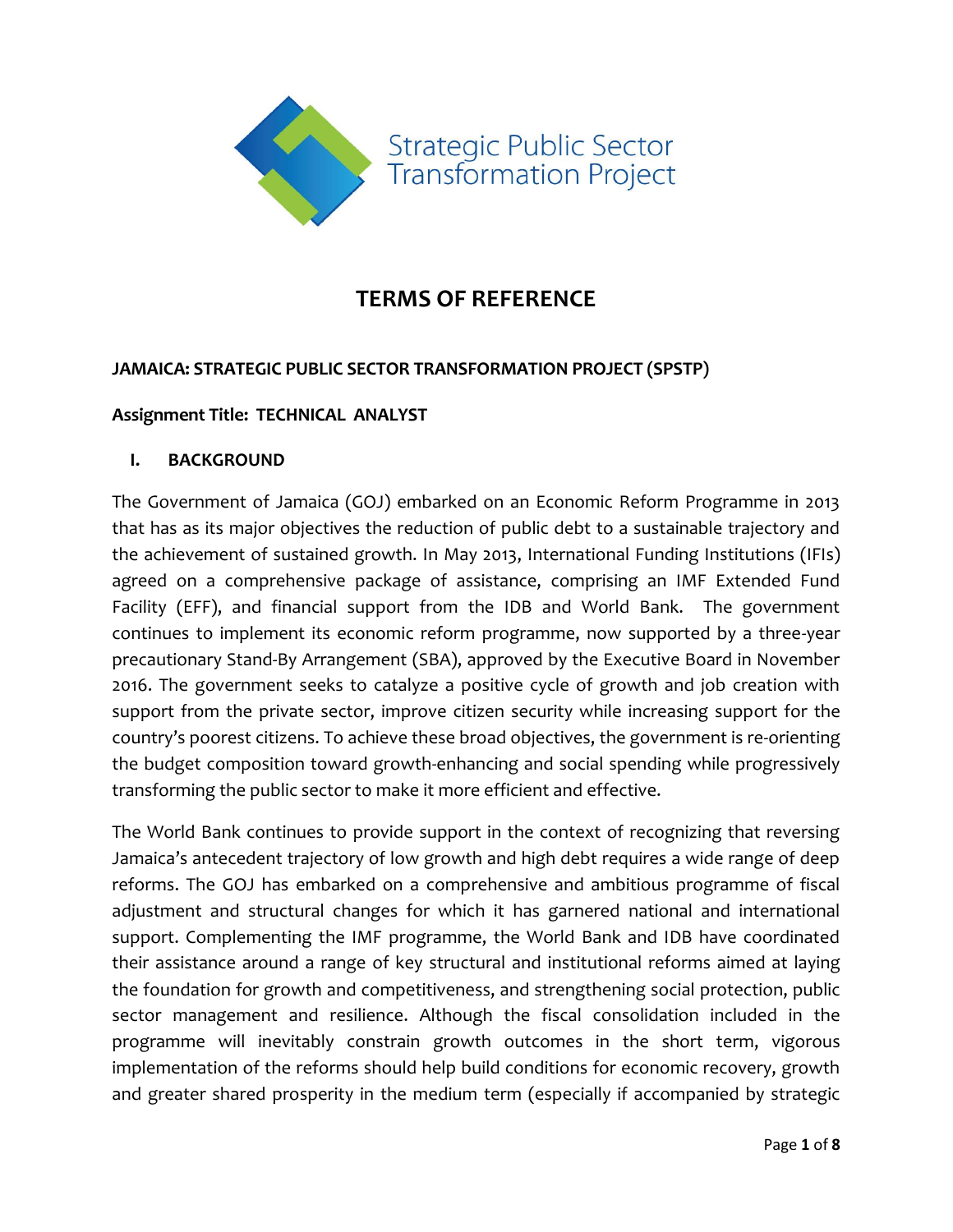investments). The World Bank in consultation with the government of Jamaica has structured a programme concentrated in three thematic areas: (i) public sector modernization (ii) enabling environment for private sector growth and social climate resilience. The Bank provided a total financing envelop for this programme in the amount of US\$510m, to cover a series of Development Policy Operations (DPOs) and selective new investment operations focused on creating conditions for growth and resilience.

The Strategic Public Sector Transformation Project (SPSTP) forms part of the World Bank programme and the larger Economic Reform programme of the GOJ. The Project Development Objective is to strengthen public resource management and support selected public sector institutions in facilitating a more enabling environment for private sector growth.

Project Components

| Component I:   | Strengthening the Public Investment Management System              |  |  |  |
|----------------|--------------------------------------------------------------------|--|--|--|
| Component II:  | Strengthening the Budget Preparation Process and Results-Based     |  |  |  |
|                | Budgeting (RBB)                                                    |  |  |  |
| Component III: | Adaptive Public Sector Approaches to Promote Fiscal Sustainability |  |  |  |
| Component IV:  | Strengthening the Accountant General's Department.                 |  |  |  |
| Component V:   | Fostering Industrial Growth and Trade Facilitation                 |  |  |  |
| Component VI:  | Project Management                                                 |  |  |  |

Component VI

This component will ensure adequate project management is in place for the implementation of the Project. More specifically, it will support Project management to: (i) carry out project audits, (ii) comply with financial management and procurement obligations under the project, (iii) monitor and evaluate project activities, (iv) provide training, and the acquisition of goods required thereof and finance operating costs. (See project overview at appendix 1)

Most of the activities to be supported by the project involve the provision of technical assistance through consulting services. A factor which has negatively impacted the project's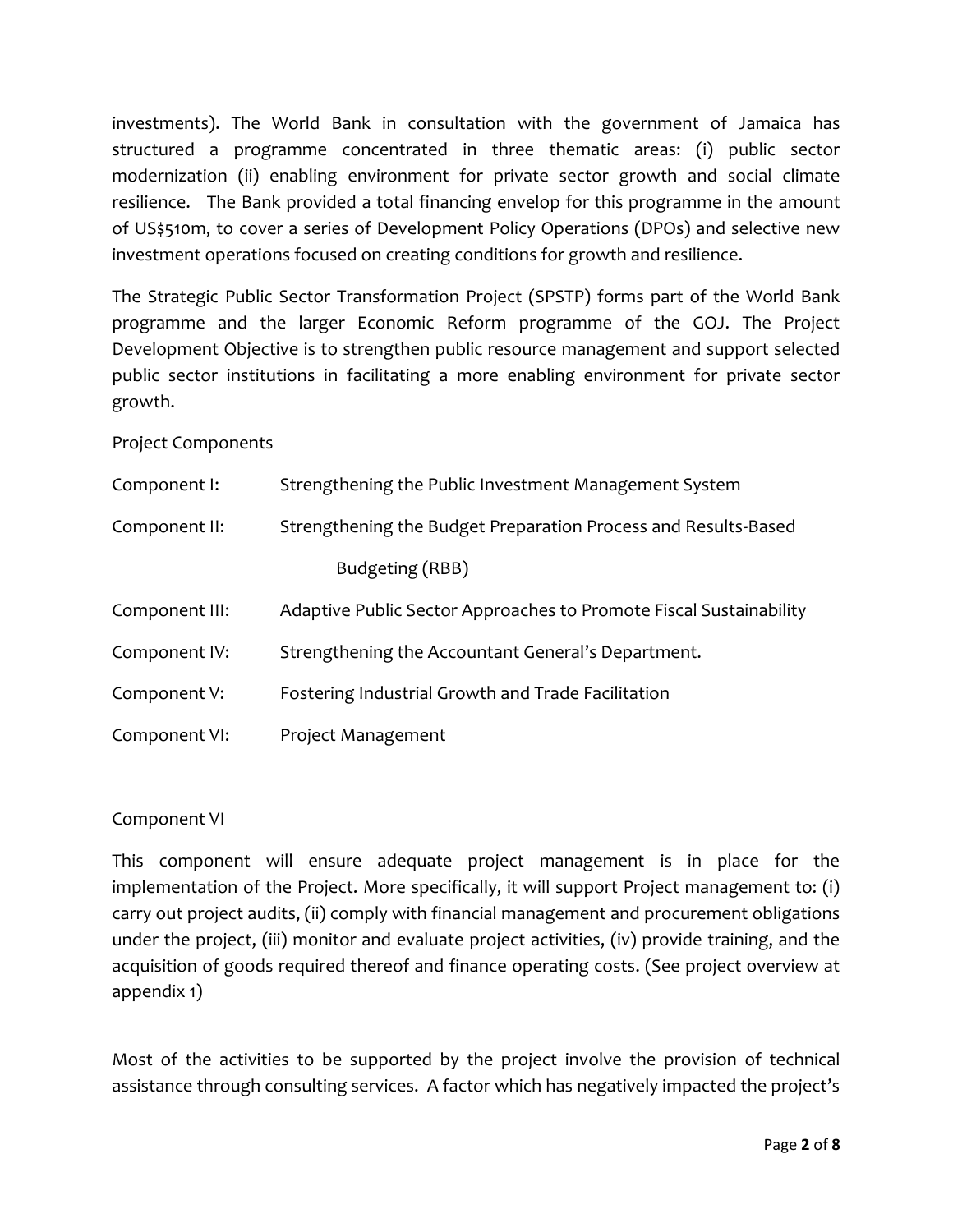progress is a deficit of capacity within Ministries, Departments and Agencies (MDAs) to craft Terms of Reference (TORs), which are of sufficient quality to guide the work of consultants on studies to be funded by the project and ensure outputs of a desired standard. Significant time is spent by the PIU supporting MDAs in this task, contributing to implementation delays.

The increasing need to focus on contract management in addition to procurement, has further limited the capacity of the PIU to give sufficient attention to the elaboration of new ToRs. The portfolio continues to expand with support being provided to the wider programme of Public Sector Transformation particularly in the areas Shared Human Resource and legal Services and the explicit inclusion of the National Compliance and Regulatory Agency as a beneficiary of the project.

The engagement of a technical expert to provide guidance and support in drafting of ToRs is a mitigation strategy developed to reduce the cycle time of preparation of activities to enter procurement.

# **II. OBJECTIVES**

The objective of this assignment is to: provide technical support to the PIU in the definition and design of studies, technical and analytical work to be funded under the SPSTP, by collaborating with MDAs in the preparation and costing of TORs.

# **III. SCOPE OF THE WORK**

- i. Review the quality of past Terms of Reference prepared by the PIU and good practice TORs with a view to develop standard criteria for the preparation of ToRs.
- ii. Review with the Project Manager and Procurement Specialist the templates, quality standards and requirements for TORs to support consulting services under the SPSTP
- iii. Effectively collaborate with responsible MDAs and the relevant Component Coordinator/ Lead Coordinating Agency (where applicable) in defining the scope of work to be undertaken and the TORs which will guide the consulting services required.
- iv. Assess existing draft TORs and make improvements based on agreed quality standards in consultation with sponsoring MDAs and the relevant Component Coordinator/ Lead Coordinating Agency
- v. Prepare TORs for an agreed list of new activities.
- vi. Obtain MDAs' approval of finalized TORs in collaboration with the relevant Component Coordinator/ Lead Coordinating Agency.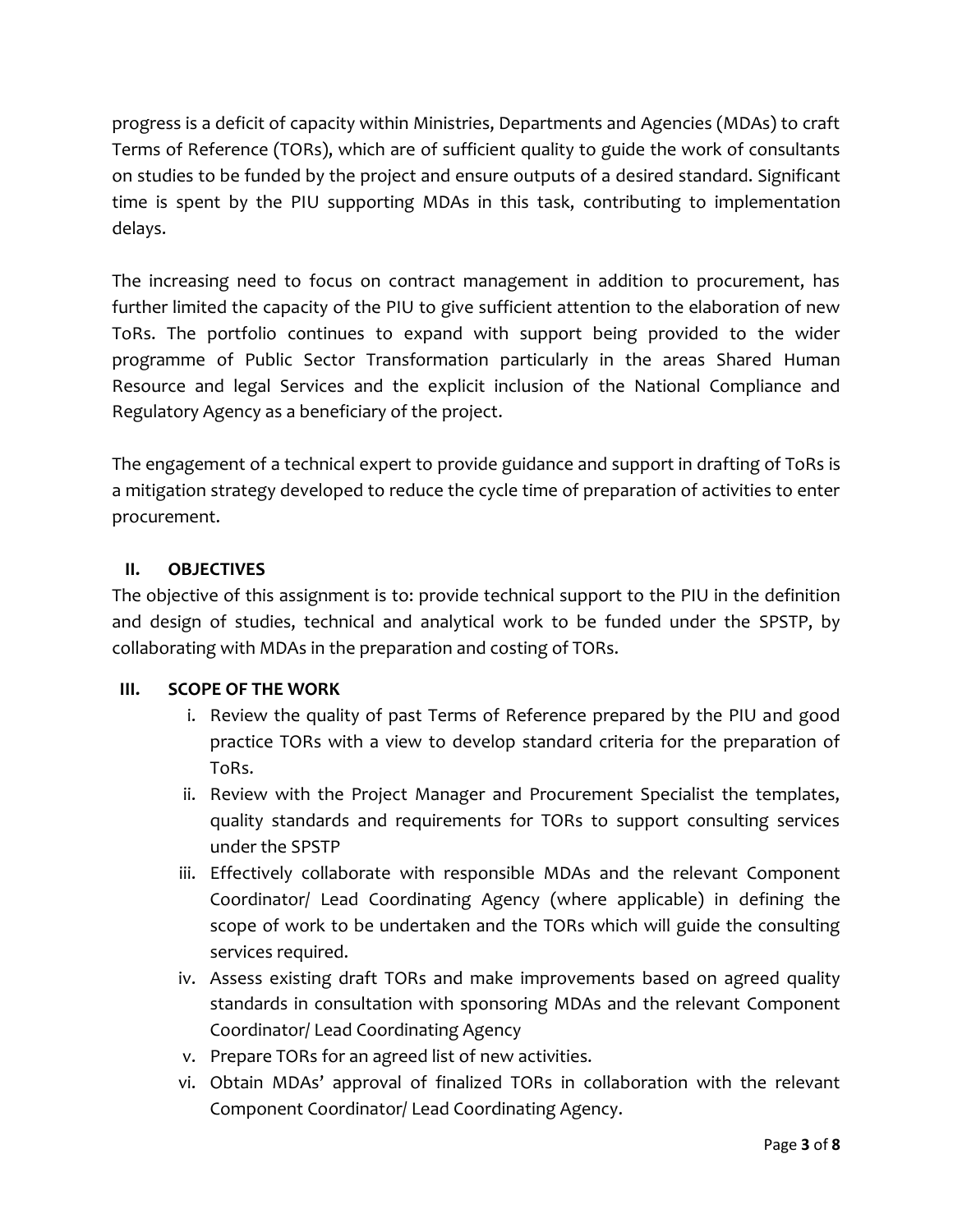- vii. Submit finalized TORs to the relevant Component Coordinator/ Lead Coordinating Agency.
- viii. Prepare and submit along with the finalized TORs, detailed cost estimates including the underpinning assumptions.
- ix. Revise TORs as necessary following comments from the Project' approving entities, including the Component Technical Working Groups, Project Steering Committee and the World Bank.
- x. Delivery of a minimum of 5 training sessions on Terms of Reference (TOR) development for project implementing agencies.

#### **IV. CONSULTANT PROFILE**

The consultant should have:

- a. Post graduate degree in economics, management studies, public sector management or other relevant discipline.
- b. At least 5 years' experience working on development projects and development issues.
- c. Knowledge of the procurement requirements and procedures of International Development Partners, is important.
- d. Knowledge of public financial management, organizational change, trade facilitiation or change management is desirable.
- e. Demonstrated experience with facilitation experience.
- f. Demonstrated experience with research & communication.
- g. Advanced writing skills and problem-solving capability is required.
- h. Effective communication skills.

#### **V. REPORTING REQUIREMENTS AND TIME SCHEDULE FOR DELIVERABLES**

| <b>Delivery</b>                   | <b>Minimum Content</b>                                                                                                               | <b>Submission</b><br><b>Date</b>            | <b>Review</b><br><b>Period</b> | Payment<br>%        |
|-----------------------------------|--------------------------------------------------------------------------------------------------------------------------------------|---------------------------------------------|--------------------------------|---------------------|
| Finalized<br>and  <br>Costed TORs | ■ TORs in agreed template<br>Cost estimates in an agreed template<br>$\blacksquare$ .<br>Letter of agreement from beneficiary<br>MDA | Monthly                                     | business<br>10<br>days         | $40\%$ <sup>1</sup> |
| <b>Monthly Reports</b>            | Short description of technical progress<br>problems encountered,<br>including                                                        | Within 5 days<br>of each month $\vert$ days | business<br>10                 | $30\%$ <sup>2</sup> |

 $1$  Divided according to the number of activities.

 $\overline{\phantom{a}}$ 

<sup>&</sup>lt;sup>2</sup> Divided according to the number of months.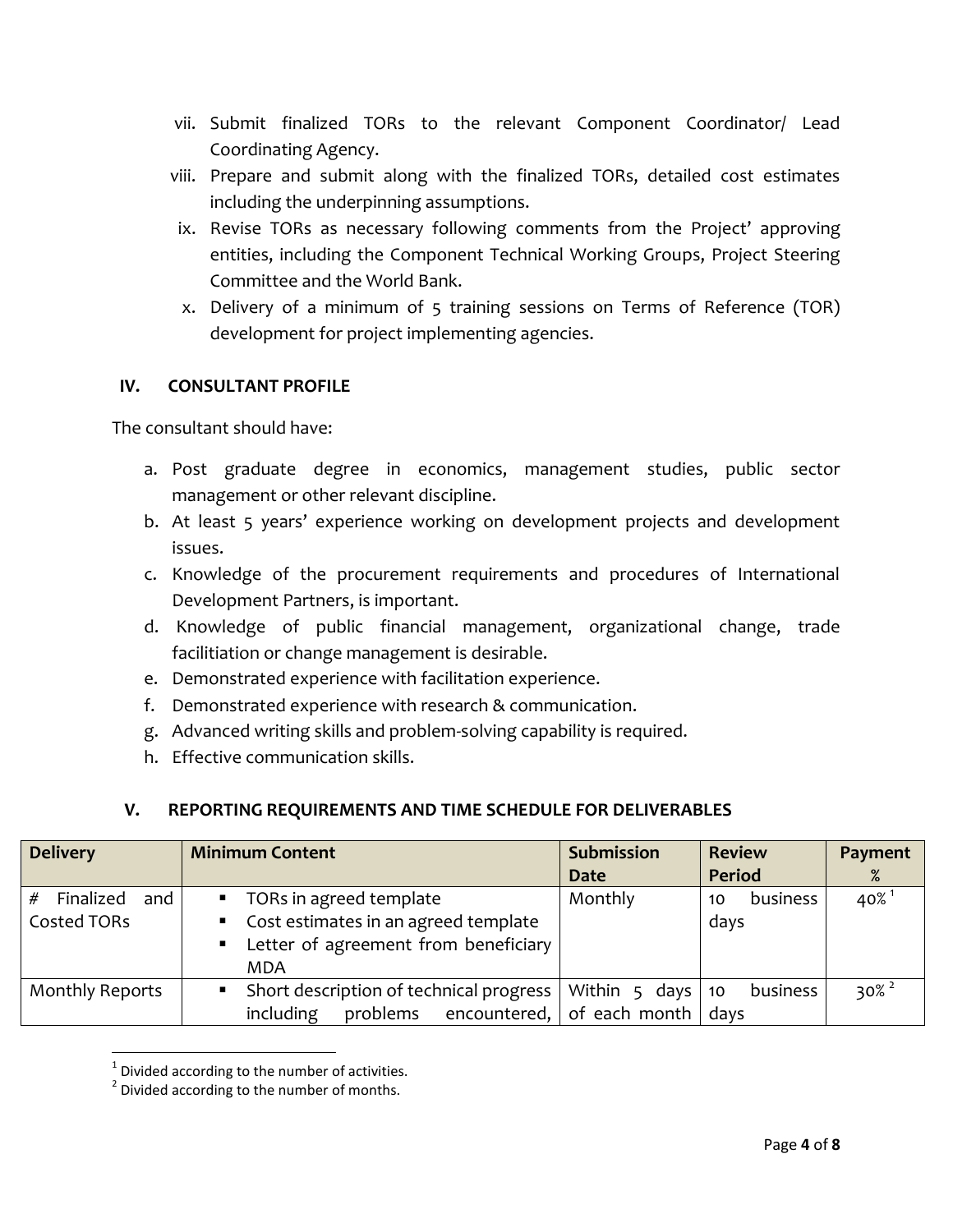| <b>Delivery</b>    | <b>Minimum Content</b>                                                                                                                                                                                                                                                    | <b>Submission</b>                            | <b>Review</b>          | Payment |
|--------------------|---------------------------------------------------------------------------------------------------------------------------------------------------------------------------------------------------------------------------------------------------------------------------|----------------------------------------------|------------------------|---------|
|                    |                                                                                                                                                                                                                                                                           | <b>Date</b>                                  | <b>Period</b>          | $\%$    |
|                    | recommended mitigation measures<br>and planned work for the next month.<br>Finalized and costed ToRs should be<br>п<br>attached to each monthly report<br>First monthly report should include an<br>п<br>analysis of existing situation and work<br>plan for the project. | end                                          |                        |         |
| Draft Final Report | Short description of achievements<br>п.<br>including problems encountered and<br>recommendations<br>finalized<br>and<br>templates.                                                                                                                                        | Month 5                                      | business<br>10<br>days | n/a     |
| Final Report       | Same as the Draft Final, incorporating<br>٠<br>from<br>the<br>received<br>comments<br>Supervisor of the Contract                                                                                                                                                          | Within 1 week  <br>of receipt of<br>comments | business<br>5<br>days  | 30%     |

## **VI. CLIENT'S INPUT AND COUNTERPART PERSONNEL**

The MoFPS will provide meeting rooms and associated equipment and materials for consultations as necessary.

The supervisor will be the Project Manager, Strategic Public Sector Transformation Project. The Supervisor will be responsible for approval of reports and invoices, after due consultation with the Lead Coordinating Agencies.

#### **VII. OTHER SERVICES**

Additional services for contract management may be necessary depending on the nature of the activity and the capacity of the MDA, through a follow on contract.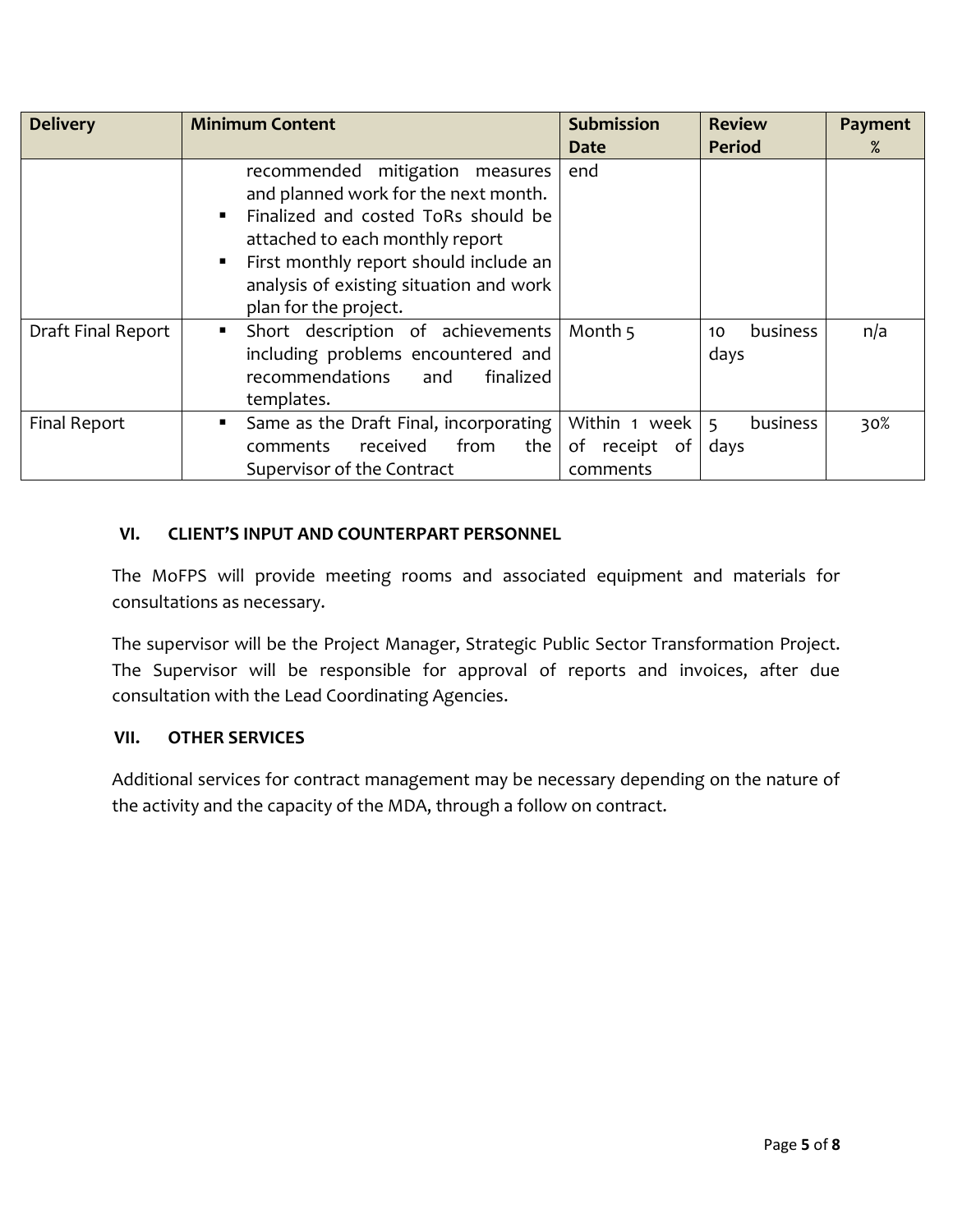## **APPENDIX 1 – PROJECT OVERVIEW**

#### Project Objectives

The Project Development Objective (PDO) is to strengthen public resource management and support selected public sector institutions in facilitating a more enabling environment for private sector growth.

#### Components

The program is structured in six components, briefly described in the following paragraphs. A full description of the components is found in the Project Appraisal Document. The specific project goals, performance indicators and means of verification are described in the Results Matrix presented in Annex 1 of this manual.

#### Component I. Strengthening the Public Investment Management System (PIMS)

The objective of this component is for the PSIP to incorporate public investment projects with estimated five-year operating and maintenance costs fully linked to long term development goals and medium-term priority areas.

This component will support the GOJ reform efforts through the following activities: (i) migration of the current web-based database to a robust platform to manage all information about public investment across the project cycle and linked to the budgeting and financial systems of the country (expected to be compiled into IFMIS); (ii) design and implementation of a public investment management training program for public sector; (iii) reviewing legislation and carrying out dissemination activities to integrate the PIMS with the administrative systems (including procurement and human resources); (iv) strengthening monitoring through Citizens Participation; (v) designing a fund for the funding of preinvestment financial and economic analysis and post-investment evaluations of the public investments; and (vi) provision of technical assistance for the implementation of the Public Financial Management Action Plan.

Component II. Strengthening the Budget Preparation Process and Results Based Budgeting (RBB)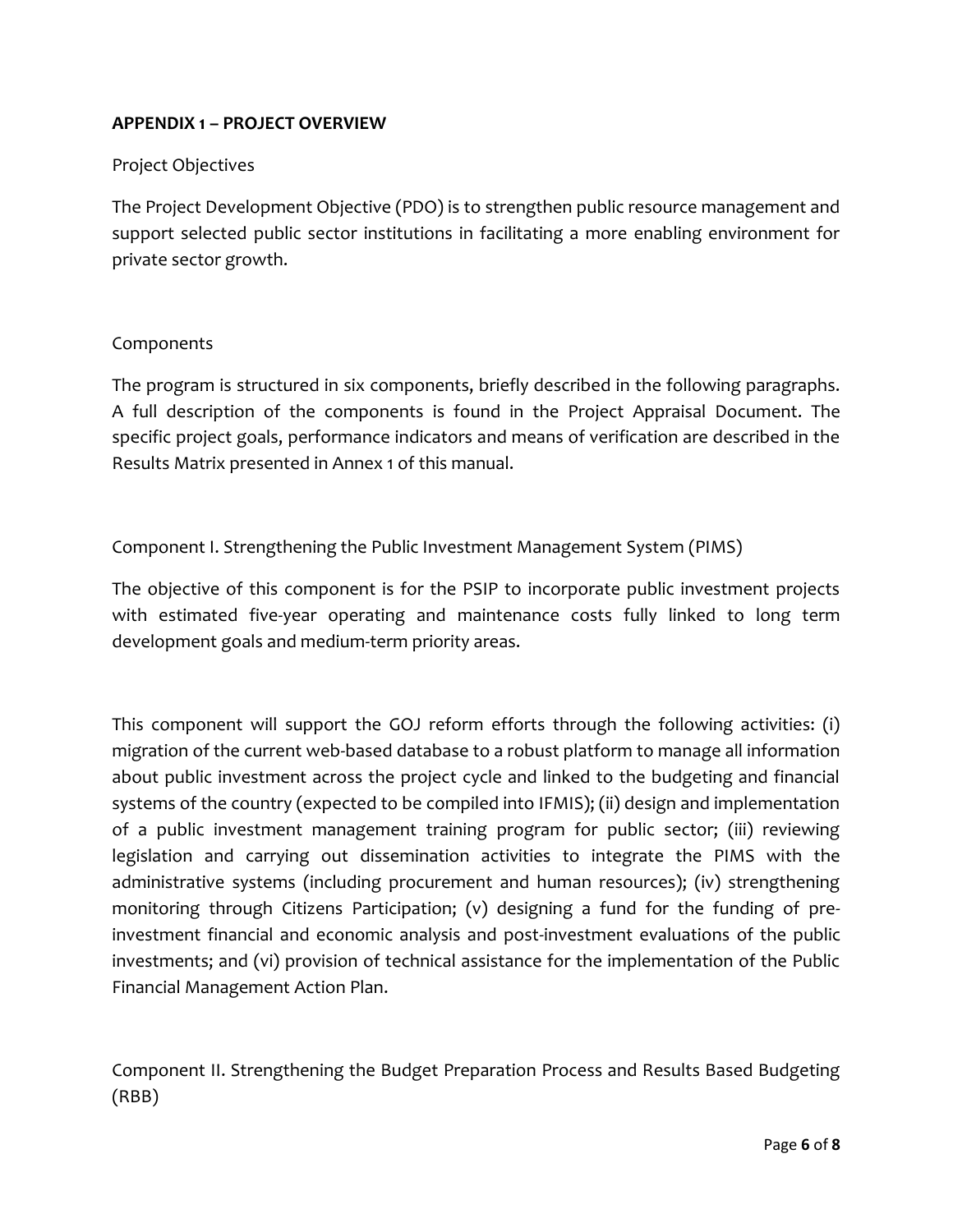The objective of this component is to link budgeting with government policy priorities through a gradual transition from annual expenditure planning to a medium-term resultsbased expenditure framework. effectiveness, and can be updated if needed at a later stage. This proposed process will be submitted to the Bank for its no objection.

## Component III. Adaptive Public Sector Approaches to Promote Fiscal Sustainability

This component will support measures to institutionalize the process of behavioral change to support new policy processes and provide just-in-Time Technical Assistance (TA) to take into account ad hoc needs of the government and to effectively take advantage of opportunities of intervention when they arise, enabling to bridge policy and implementation gaps revealed in the course of project implementation.

## Component IV. Modernizing of the Accountant General's Department

Provision of financing of payments under the Eligible Expenditure Program (EEP) in support of modernizing the AGD, in accordance with the provisions set forth in Section IV of Schedule 2 to this Agreement, including: (a) developing a conceptual model of the treasury single account, clarifying its scope, coverage and main operational processes; (b) reforming the organizational structure of AGD; (c) improving the central treasury management system's general ledger capabilities to provide the required level of controls and information; and (d) training to build the treasury's capacity in cash forecasting and management.

#### Component V. Fostering Industrial Growth and Trade Facilitation

The main objective of this thematic area is the development and implementation of an integrated border clearance process through an National Single Window mechanism in which Customs and the participating border agencies will eliminate sequential interventions/inspections and either conduct joint inspections or delegate discrete primary functions to Customs.

#### Component VI. Project Management

This component will ensure adequate Project management is in place for the implementation of the Project. The activities under this component will include: (i) carry out